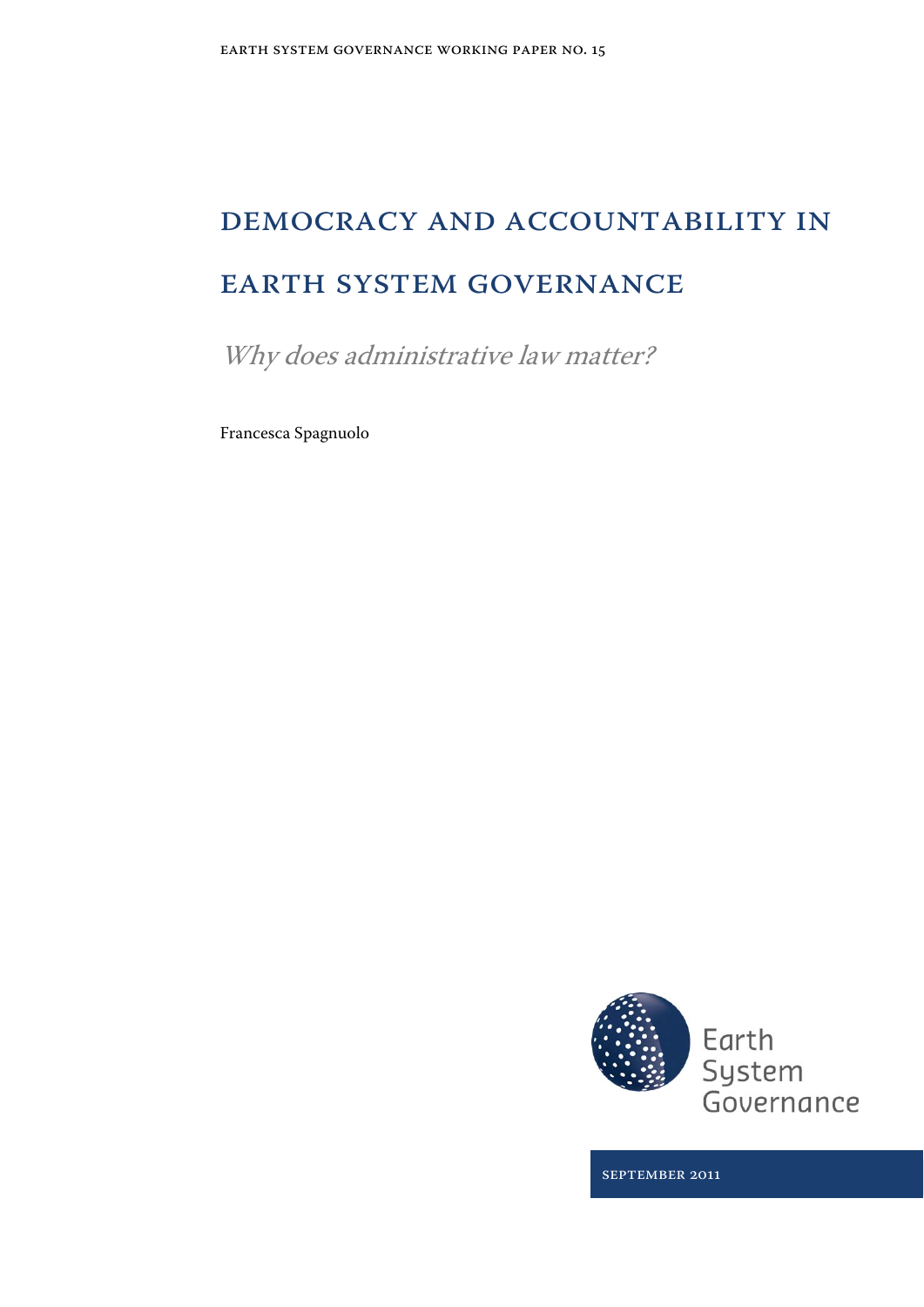#### Citation & Contact

This paper can be cited as: Spagnuolo, Francesca. 2011. Democracy and Accountability in Earth System Governance: Why Does Administrative Law Matter? Earth System Governance Working Paper No. 15. Lund and Amsterdam: Earth System Governance Project.

All rights remain with the author.

Authors' Contact: Francesca Spagnuolo, Università di Pisa, Italia, spagnuolo@sp.unipi.it

#### Working Paper Series Editor

Ruben Zondervan Executive Director Earth System Governance Project (ipo@earthsystemgovernance.org)

### **ABSTRACT**

This paper aims to briefly illustrate some early findings of an ongoing research project on procedural democracy in earth system governance. The primary focus is to explore whether administrative-law type mechanisms, such as the right to a hearing, the duty to provide a reasoned decision and to disclose relevant information, could enhance democratic legitimacy and equal participation in earth system governance. The democracy-enhancing potential of these mechanisms, which in the national context have proved to be beneficial in strengthening citizens' participation and the acceptance of decisions, in the global arena can be limited by a number of factors. By drawing on the current debate concerning the democratic quality of global governance, this paper aims to investigate whether the adoption of administrative- law type principles, mechanisms and rules could lead to greater procedural democracy or turn into an "empty ritual". The analysis suggests that in order to realize their democracy-enhancing potential, global administrative procedures should be widely perceived as legitimate and fair and be supported by financial and technical instruments enabling developing countries and marginalized groups to engage in dialogue and participation with powerful actors.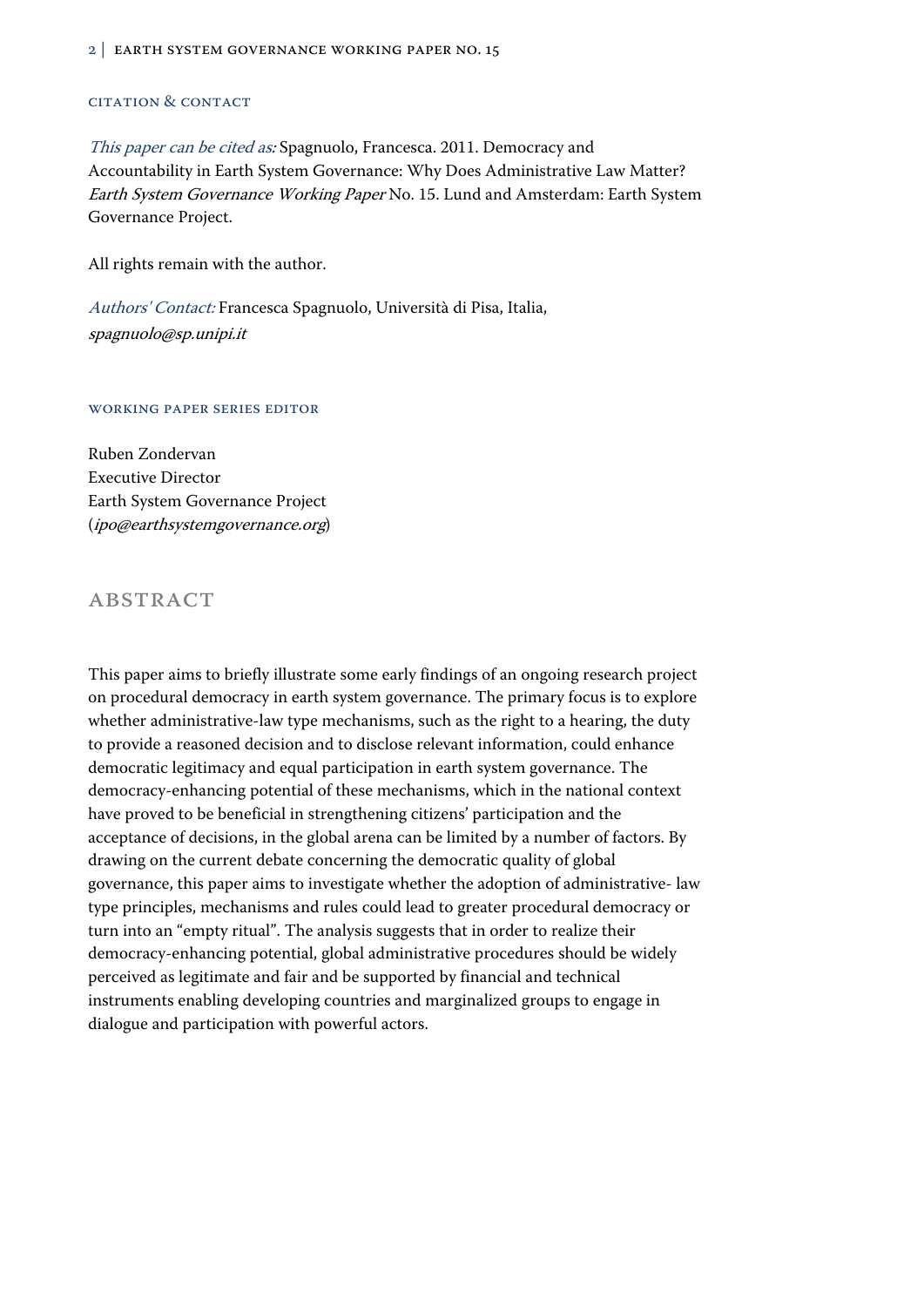### Series Foreword

This working paper was written as part of the Earth System Governance Project, a tenyear research initiative launched in October 2008 by the International Human Dimensions Programme on Global Environmental Change under the overall auspices of the Earth System Science Partnership.

Earth system governance is defined in this Project as the system of formal and informal rules, rule-making systems and actor-networks at all levels of human society (from local to global) that are set up to prevent, mitigate and adapt to environmental change and earth system transformation. The science plan of the Project focusses on five analytical problems: the problems of the overall architecture of earth system governance, of agency of and beyond the state, of the adaptiveness of governance mechanisms and processes, of their accountability and legitimacy, and of modes of allocation and access in earth system governance. In addition, the Project emphasizes four crosscutting research themes that are crucial for the study of each analytical problem: the role of power, of knowledge, of norms, and of scale. Finally, the Earth System Governance Project advances the integrated analysis of case study domains in which researchers combine analysis of the analytical problems and crosscutting themes. The main case study domains are the global water system, global food systems, the global climate system, and the global economic system.

The Earth System Governance Project is designed as the nodal point within the global change research programmes to guide, organize and evaluate research on these questions. The Project is implemented through a Global Alliance of Earth System Governance Research Centres, a network of associate faculty members and research fellows, a global conference series, and various research projects undertaken at multiple levels (see www.earthsystemgovernance.org).

Earth System Governance Working Papers are peer-reviewed online publications that broadly address questions raised by the Project's Science and Implementation Plan. The series is open to all colleagues who seek to contribute to this research agenda, and submissions are welcome at any time at workingpapers@earthsystemgovernance.org. While most members of our network publish their research in the English language, we accept also submissions in other major languages. The Earth System Governance Project does not assume the copyright for working papers, and we expect that most working papers will eventually find their way into scientific journals or become chapters in edited volumes compiled by the Project and its members.

Comments on this working paper, as well as on the other activities of the Earth System Governance Project, are highly welcome. We believe that understanding earth system governance is only feasible through joint effort of colleagues from various backgrounds and from all regions of the world. We look forward to your response.

#### Frank Biermann Ruben Zondervan

Chair, Earth System Governance Project Executive Director, Earth System Governance Project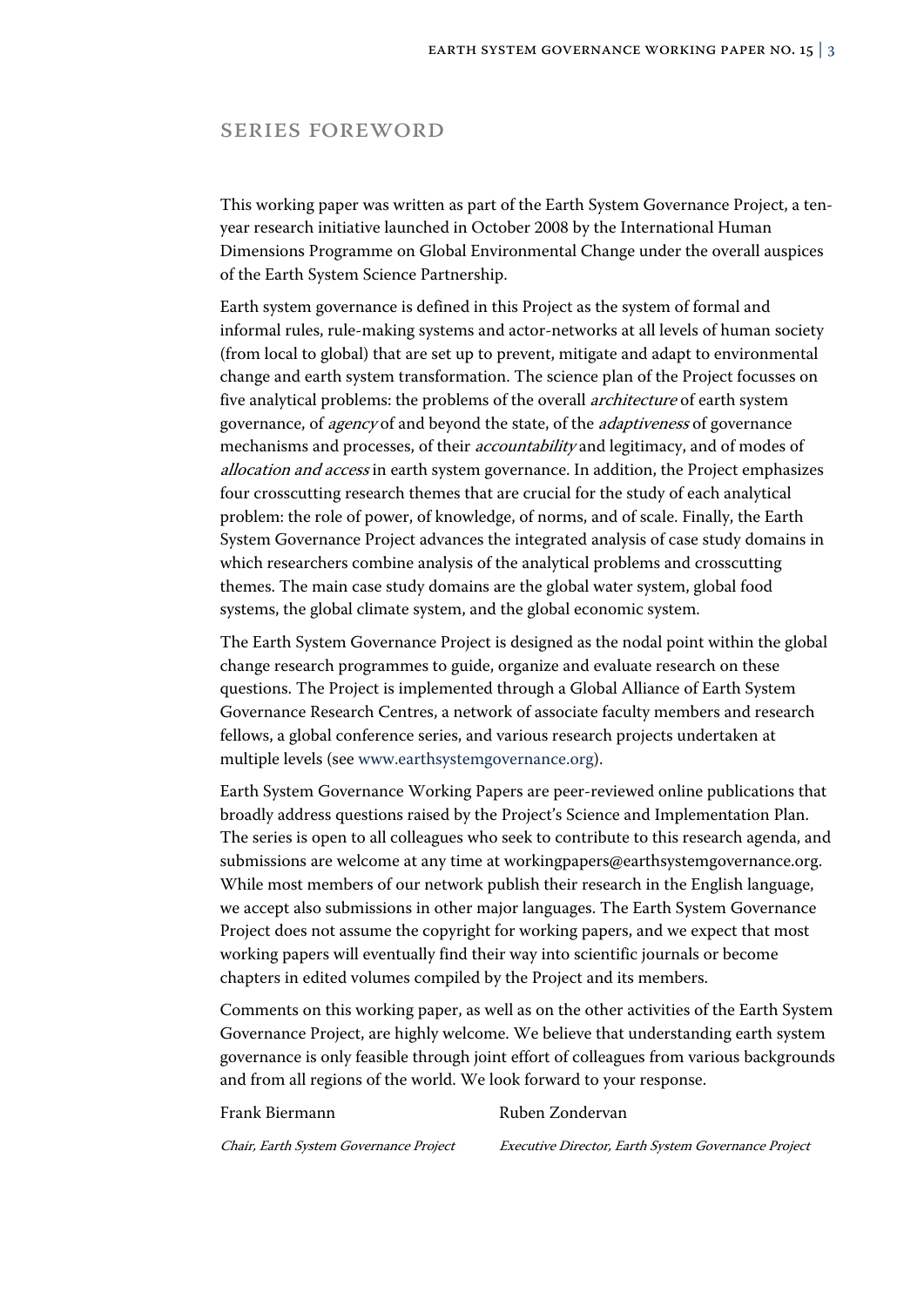### 1. INTRODUCTION

According to Biermann (2006:7), earth system governance can be defined as "the sum of formal and informal rule systems and actor-networks at all levels of human society (from local to global) that are set up to influence the co-evolution of human and natural systems in a way that secures the sustainable development of human society" $^{1}.$ As such, earth system governance requires a multilevel analysis and a transdisciplinary approach, which traverses the borders of academic disciplines and goes beyond traditional environmental policy analysis, combing the study of environmental factors with social processes $^{2}$ .

It has been observed that "the more we confer regulatory competence and authority upon formal and informal institutions and systems of governance (…) the more we will be confronted with questions of how to ensure the accountability and legitimacy of the governance systems" $^3$ . This is especially true at the global level, where the absence of a constitutional system makes it particularly difficult to establish accountability relationships between those who wield power and make rules and those who are affected by them $^4$ .

The aim of this paper is to contribute to the research on this specific topic, using the lens of global administrative law to shed new light on the democratic quality of earth system governance $^5$ . The level of analysis will therefore be primarily global. In fact, even when local in scope, issues related to earth system governance are mostly encountered all across the globe, thus requiring a global-scale and multi-actor approach (e.g. climate change).

Within the earth system governance theoretical framework and conceptual model (as developed by BIERMANN AND AL., 2009), the question of how administrative law can

 $\overline{a}$ 

 $^1$  See also BIERMANN AND GUPTA, 2011.

 $^2$  This approach is largely linked to the emergence of a new scientific paradigm that, according to Clark-Crutzen- Schellnuber (2005:24): "is driven by unprecedented planetary-scale challenges, operationalized by transdisciplinary centennium-scale agenda, and delivered by multiple-scale co-production based on a new contract between science and society". For a detailed analysis, see SCHELLNHUBER, 1999.

 $3$  See BIERMANN ET AL. 2009:4.

 $^4$  On accountability in the global context see generally KEOHANE, 2003.

 $^5$ According to Kingsbury, Krisch and Stewart (2005) global administrative law can be defined as "comprising the mechanisms, principles, practices, and supporting social understandings that promote or otherwise affect the accountability of global administrative bodies, in particular by ensuring they meet adequate standards of transparency, participation, reasoned decision, and legality, and by providing effective review of the rules and decisions they make". Further, these authors understand global governance as administrative action, including rulemaking and adjudicatory proceedings as well as other forms of regulatory and administrative decisions.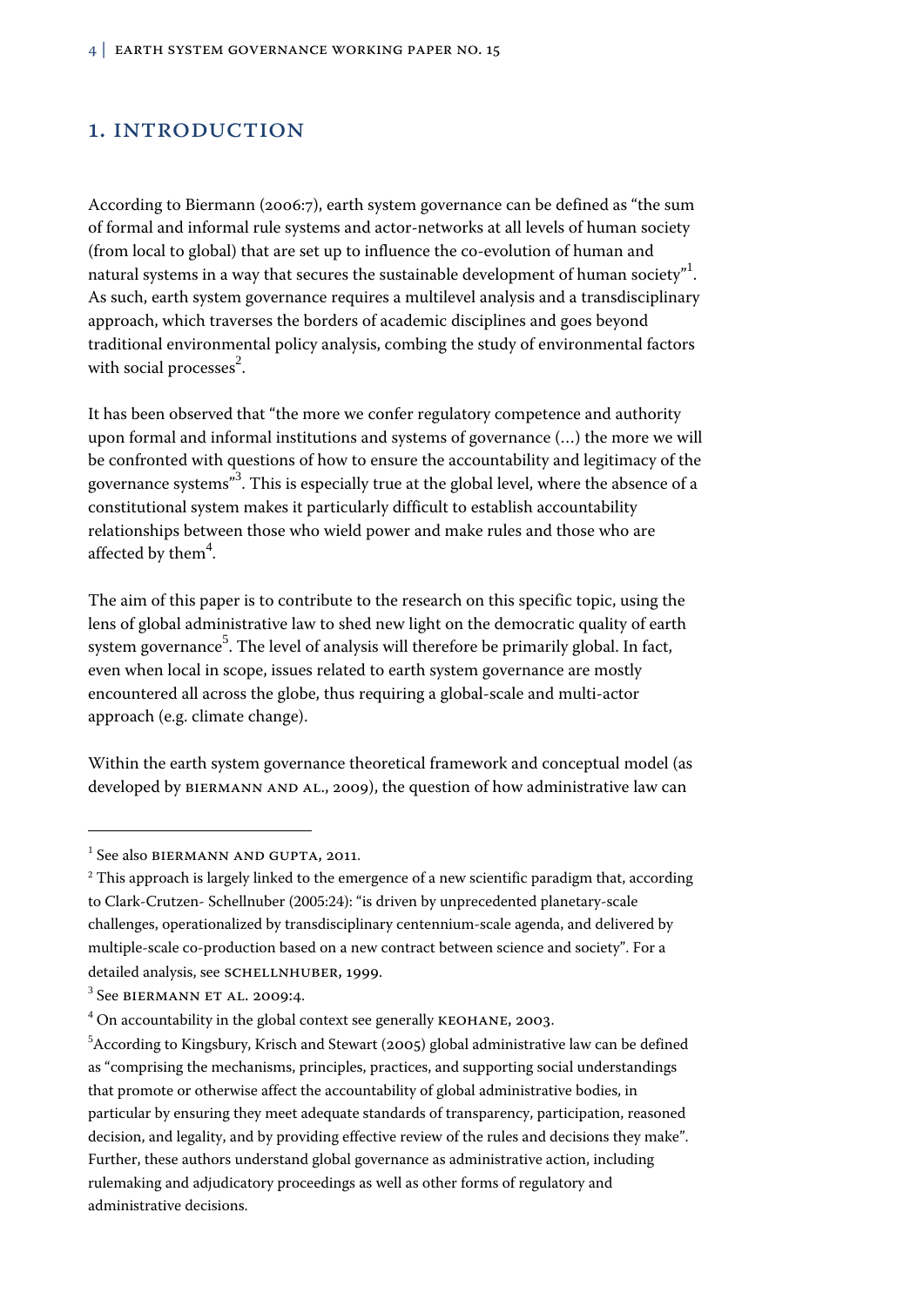ensure greater democratic legitimacy in earth system governance will then be investigated combining the traditional method of legal research with some concepts borrowed from the social sciences (e.g., governance, hegemony, inclusiveness).

The primary focus is to explore – without the presence of comprehensiveness or precision - whether administrative law could enhance equal participation and democracy in earth system governance.

On the premises that administrative law is, in large part, a product of the attempt to control and legitimate public power (even when it is delegated to private entities), this paper will seek to sketch some of the key problems associated with the development and use of mechanisms of administrative law at the global level, where the line between public and private is blurred and there is no clear delegation of powers from States to other actors (international institutions and non-state actors).

## 2. The democracy dilemma in earth system **GOVERNANCE**

A democratic dilemma exists, according to Robert Dahl (1994:24), "wherever and whenever the societies and economies within democratic states are subject to significant external influences beyond their control". These pressures can be the result of deliberate decisions, but can also derive from unintended actions.

The anthropogenic transformation of the earth system, for instance, produces natural and social interdependencies, which transcend the boundaries of states and influence national economies and societies beyond their control $^6$ . To face the challenges deriving from this "Global Change" (STEFFEN ET AL, 2004), governments increasingly resort to intergovernmental networks and organizations or hybrid public-private entities that facilitate cooperation and joint action, reduce costs and instability $^7$ .

If, on the one hand, this shift from the national to the global level is necessary for coping with global problems, on the other hand, it reduces the opportunities for exerting democratic control over decisions that critically impact citizens' lives.

From this standpoint, therefore, a democratic dilemma also exists in earth system governance, where the need to find effective solutions to transnational sustainable development problems, is confronted with the opportunity for citizens to participate in - and influence - decisions that affect their actions. Since a trade-off between the two horns of the dilemma is neither simple nor desirable, efforts should be made to

 $^6$  An example of such interdependencies is the increase of food prices as a consequence of regional climate change.

 $^7$  According to Dua and Esty (1997:59-60), in the absence of multi-country cooperation, certain environmental problems, such as climate change, can result, in fact, in economic inefficiency and market failures.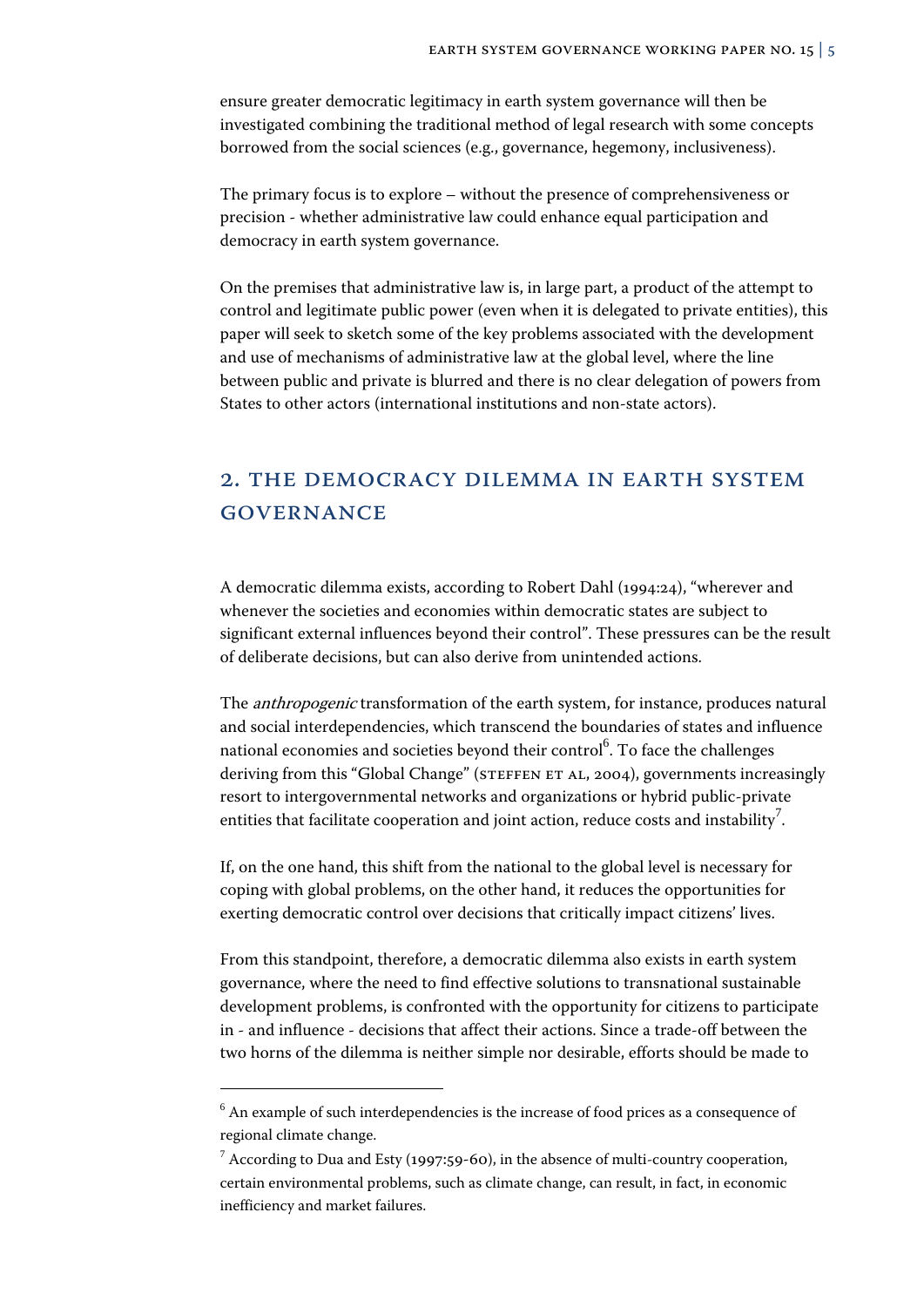develop mechanisms of participation, which also favor qualitatively acceptable outcomes.

To put it slightly differently, democracy will become an "empty ritual" if the political choices, although derived from citizens preferences, are not able to produce effective outcomes in "achieving the goals, and avoiding the dangers, that citizens collectively care about"<sup>8</sup>.

The current debate is thus deficient insofar as it only focuses on the "democratic deficit" which results from the shift of decisional power from the national to the global level, omitting that the extension of power beyond the State is necessary for dealing with problems that exceed the capacity of the nation-state. Instead, to address the consequences of natural and social interdependencies and at the same time to supervise and sanction abuses of power, new and meaningful mechanisms of accountability should be devised on the global plane $^9\cdot$ 

The lack of accountability- or to be more precise- the absence of adequate accountability mechanisms above the state, has not prevented, however, the engagement of national governments in global governance, where substantive standards, rules and procedures are increasingly negotiated in conjunction with private actors and without a clear delegation of power. Nevertheless, these norms penetrate domestic legal systems and affect national law and administration giving rise to legitimacy concerns<sup>10</sup>.

A prominent example concerning earth system governance is the Codex Alimentarius Commission (CAC). The CAC is a global administration body that adopts food safety standards through decisional processes including government representatives and private actors. Even though Codex standards are not legally binding, the WTO Agreement on the Application of Sanitary and Phytosanitary Measures, using the technique known as "borrowing regimes", requires member states that wish to go beyond them to comply with the level of protection established by the  $Codex^{11}$ . As a result, food safety standards adopted by a hybrid private intergovernmental administration body and not formally compulsory, can gain semi-binding status and force a State to revise its regulations<sup>12</sup>. This has led some to question the legitimacy of

j

 $8$  SCHARPF, 1996:2.

 $9$  KEOHANE, 2006. On the democratic deficit in governance above the level on the nationstate, see, among others, HELD AND KOENIG ARCHIBUGI, 2005, STEIN, 2001 and NYE, 2001.<br><sup>10</sup> On penetration of global law in national legal systems see CASSESE, 2004.

 $11$  Agreement on the Application of Sanitary and Phytosanitary measures (SPS Agreement), April 15, 1994, Annex 1A of the Agreement establishing the World Trade Organization. 12 As occurred in the WTO Sardines dispute, where the WTO Appellate Body found that the European Union Regulation for trade description of sardines (Council Reg. (EEC) No 2136/89) violates international food standards and consequently forced the EU to change it in line with the Codex (EC Reg. No 1181/2003, 2Jul.) See the Report of the Appellate Body, European Commission- Trade Description of Sardines, WT/DS231/AB/R, adopted 23 October 2002.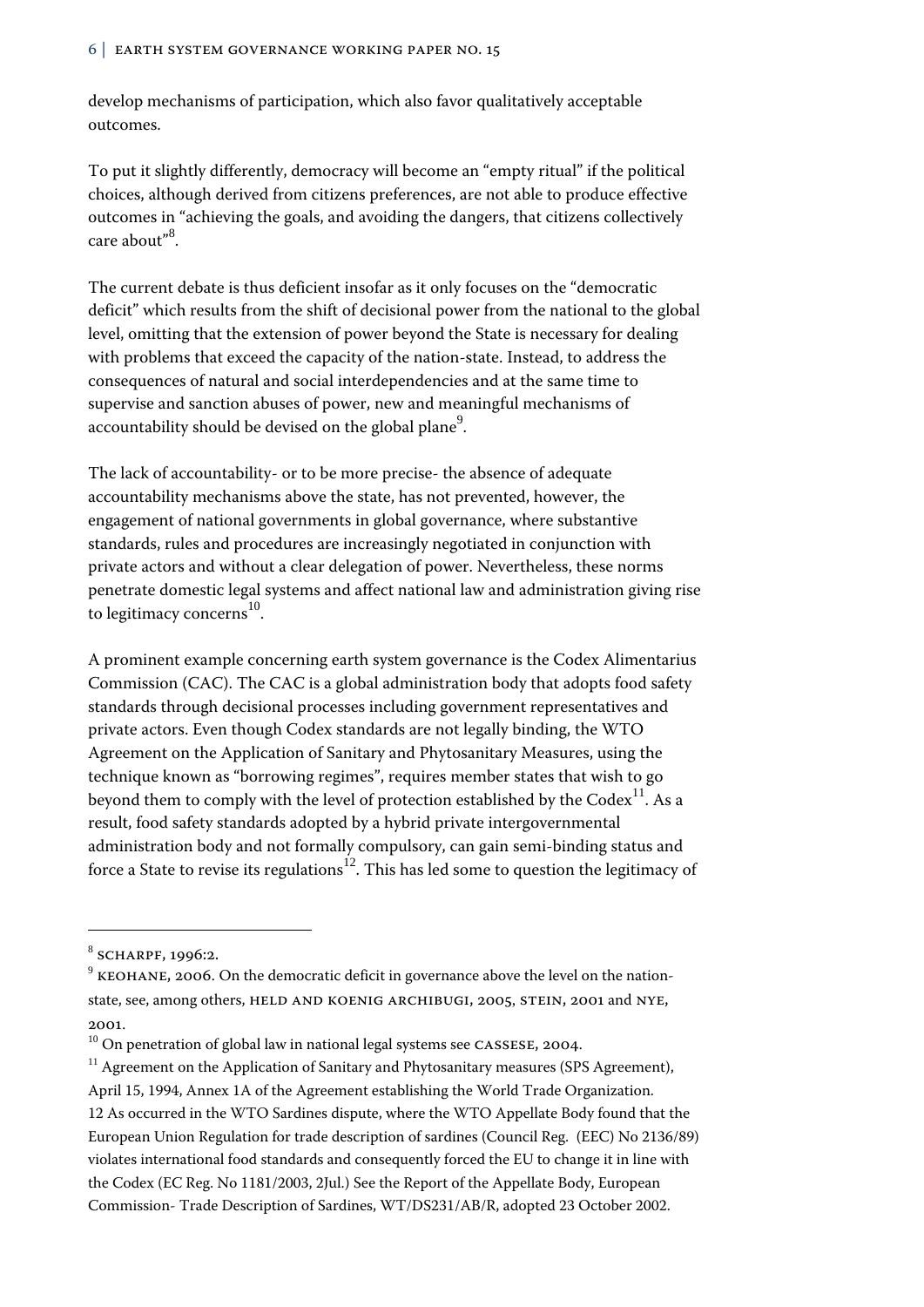these standards and the accountability of the global administrative body responsible for their adoption  $13$ .

In order to boost their legitimacy and produce more desirable outcomes, global bodies most frequently adopt administrative-law type mechanisms that, although typical of the State-system, are increasingly being applied also in the "global administrative space" where, according to Esty (2006) the procedural rigor of administrative law can promote fairness and limit the potential abuses of power.

This also applies to earth system governance, where the deployment of administrativelaw type mechanisms, such as the access to information and the duty to provide a reasoned decision, might improve participation, guarantees control over the exercise of power and increase the inclusiveness of the system.

# 3. The inclusiveness of earth system governance. What role for administrative-LAW?

The inclusion of new actors in policy deliberations and decision-making procedures on the global plane has been explained as the consequence of the increased policy interdependence among private and public sectors (see RITTBERGER ET AL., 2008). In fact, most of the trans-sovereign problems that dominate the global agenda are generated by private actors and can be solved only through collaboration and cooperative action among states, international organizations and private entities. A pressing example is the climate regime, where the exchange of regulatory, material, organizational and epistemic resources between private and public actors has been proved essential to try to address the causes and consequences of climate change<sup>14</sup>. Here, private actors have played an important role both in the development and implementation of market-based flexible mechanisms (see Kuvolesi, 2007) and in the provision of expert scientific information to policy makers (Haas, 1992).

If the resource exchange theory could explain the emergence of inclusive institutions, it is dating back to the theory of collective goods where Rittberger et al. (2008) find the rationale for determining which actors need to be part of these institutions in order to ensure their effectiveness. To be an efficient solution for the provision of global public goods, inclusive global institutions must bring together all the actor groups affected by the cross-sector and cross-border externalities that arise on the global scale and, additionally, solve internal problems of collective action among them. Subject to these conditions, inclusive global institutions appear as a solution to governance gaps deriving from the inability or unwillingness of institutions of "exclusive" executive

 $13$  See ROSMAN, 1993 (commenting critically upon the modus operandi of the Codex Alimentarius Commission) and SHAPIRO, 2002 (discussing problems of accountability created by the movement toward international standards).

<sup>&</sup>lt;sup>14</sup> See RAUSTIALA AND BRIDGEMAN, 2007.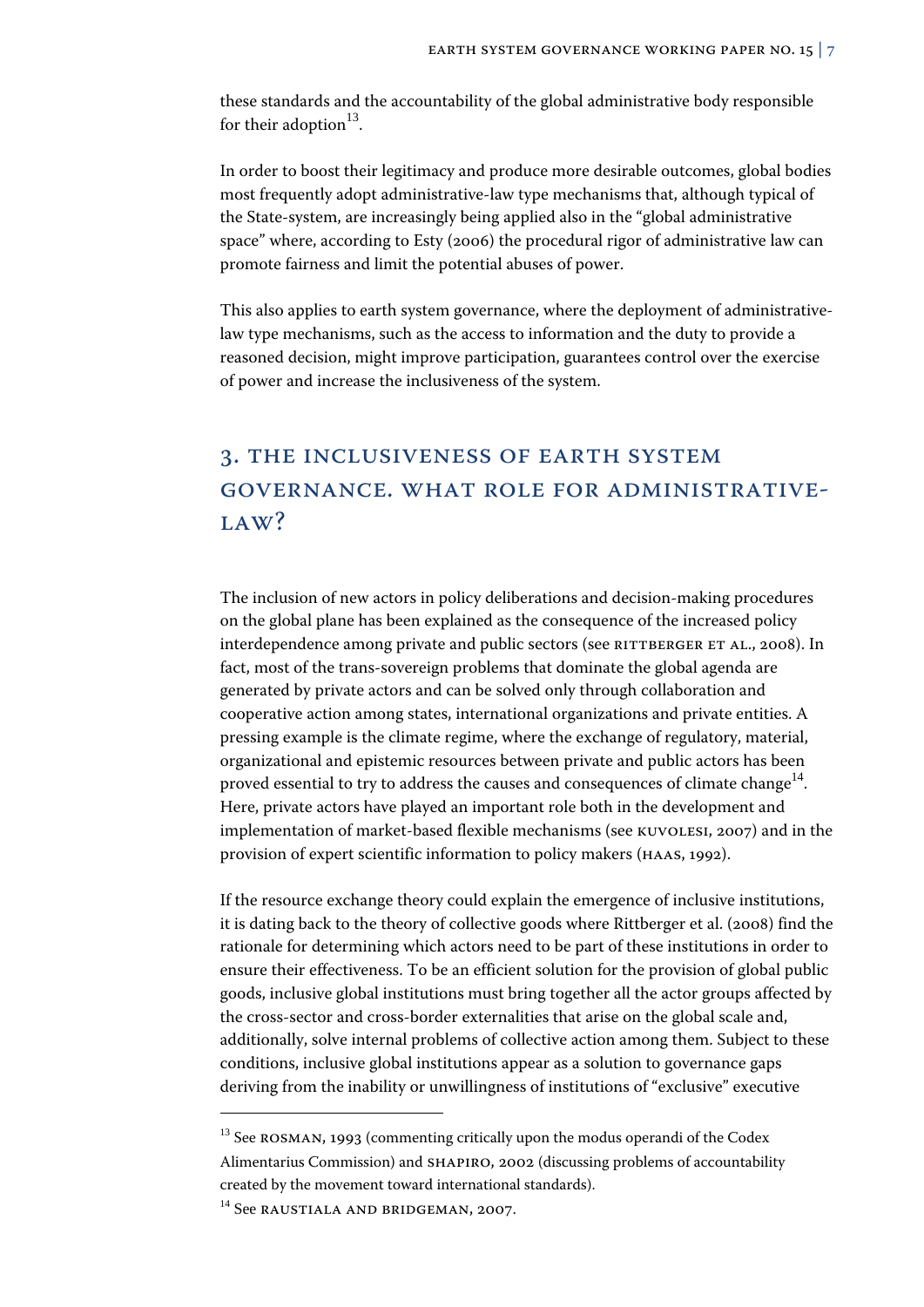multilateralism to grant access to those affected by trans-sovereign problems to policy deliberation and decision-making procedures<sup>15</sup>.

However, what should be especially acknowledged here is that the involvement of new actors in deliberative processes is not untrammeled, but reflects the political will of the most influential actors to take advantage of the contributions that other actors, particularly the private ones, can bring to the solution of specific problems. This, paradoxically, can lead to a lack of inclusiveness and seizure by powerful interests rather than to improving access to deliberation and decision-making procedures.

To take one widely quoted example concerning earth system governance, the intervention by a cluster of non-governmental environmental organizations (NGOs) in the GATT/WTO Shrimp-Turtle dispute, although interpreted by some scholars as a positive development in terms of deliberative democracy (see, e.g., Kingsbury, Krisch and Stewart, 2005), it has been criticized by others as "an interpretation which transforms substantive rules to the disadvantage of the third world countries" (CHIMNI, 2005:7) $^{16}$ . Therefore, on the one hand, if the inclusion of NGOs, business associations, epistemic communities and other organized interest groups and nonstate actors can be understood in line with Rittberger and al. (2008) as a means of increasing the inclusiveness (and effectiveness) of earth system governance; on the other, it can also be seen as an instrument of dominance.

To see how this works let's explore the Shrimp-Turtle dispute further. Here, the US import ban on shrimps and shrimps products was sponsored by US environmental NGOs and instrumentally used by domestic producers to mask their self-serving motives and impose the costs of the US regulatory priorities on developing countries' constituencies (see Shaffer, 2005). In the context of this litigation, the Appellate Body (i.e., the judicial organ that hears appeals from reports issued by panels in disputes brought by WTO Members) authorized the intervention of a cluster of industrialized countries' environmental NGOs (acting as amici curiae*17*). This decision was harshly criticized by developing countries (and their environmental NGOs) as a transformation of the dispute settlement mechanism to their disadvantage. More precisely while the US and the EC welcomed the submission of amicus curiae briefs from non-state actors as a legitimacy-enhancing instrument, most developing

 $\overline{a}$ 

 $15$  As RITTBERGER ET AL. (2008) correctly pointed out, the dominant organizational structure of international intergovernmental organizations is characterized by non- public negotiations and bargaining between national governments and it is, therefore, "exclusive", isolated from public scrutiny and participation.

<sup>&</sup>lt;sup>16</sup> The *Shrimp-Turtle* dispute originated from the embargo imposed by the U.S. on the importation of shrimps from countries using fishing methods harmful to marine turtles, which are a protected endangered species. The trade restrictions decided by U.S. government were officially motivated, therefore, by the concern to protect turtles from extinction. See Report of the Appellate Body, United States- Import Prohibition of Certain Shrimps and Shrimp Products (Shrimp-Turtle), WT/DS58/AB/R, adopted 12 October 1998.

 $17$  An amicus curiae (literally, friend of the court) is a person (or organization) with a strong interest in the subject matter of an action, but not a party to the action. The friends of the court normally assist the court by furnishing information or advice regarding questions of law or fact.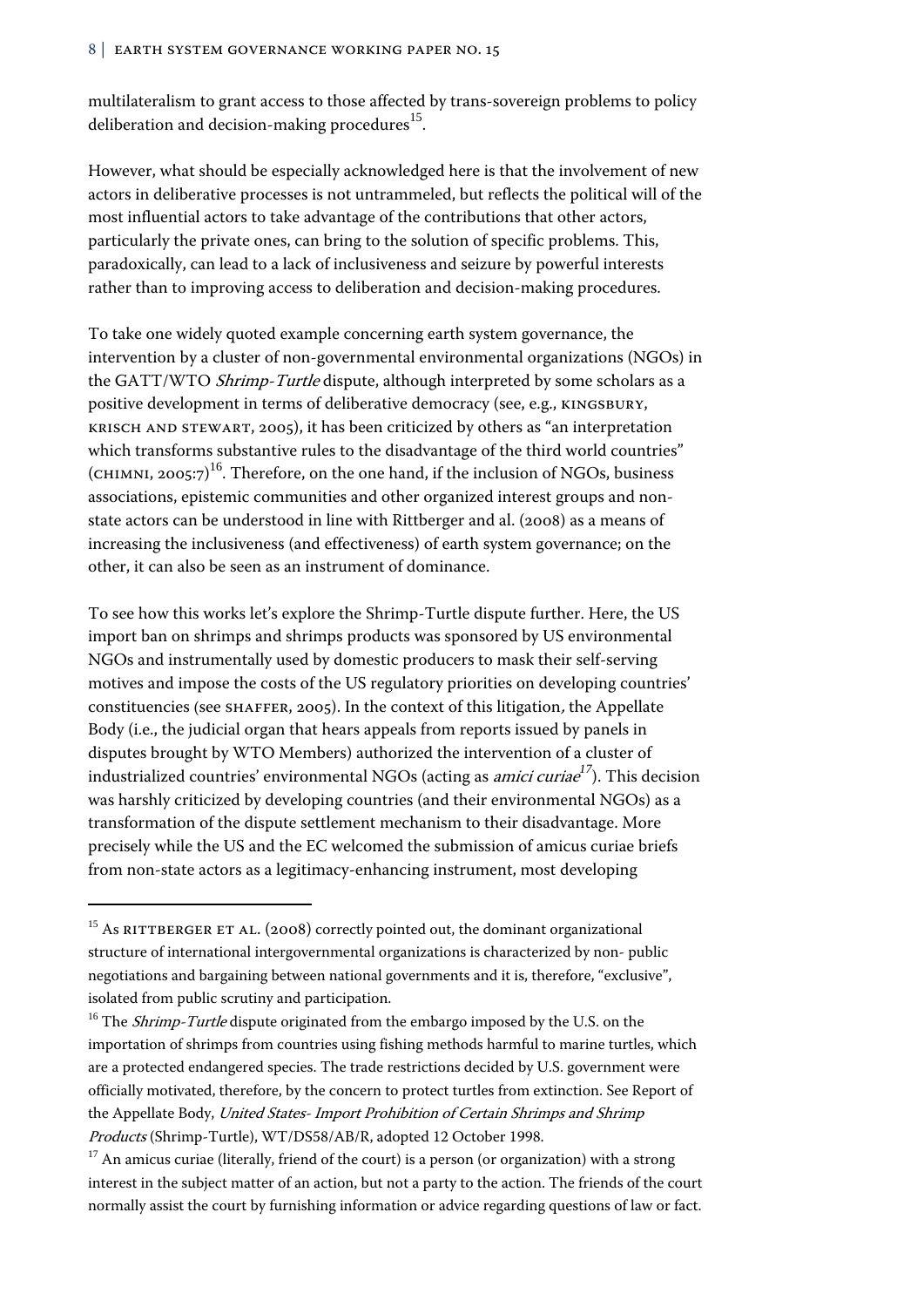countries opposed it as being a contamination of the dispute settlement mechanisms by political issues and underlined the risk of underrepresentation of their interests (See WTO doc. WT/GC/M/60, §§ 46 and 70). In particular, the developing countries stressed the instrumental use of the "trade-environment" discourse to impose changes in their regulatory policies and advance industrialized countries domestic priorities<sup>18</sup>.

One of the arguments of this paper is that administrative-law type mechanisms might well be used as a prop for the dominant position of the most powerful actors. As Chimni (2005:3) clearly puts it "experience tends to confirm that […] power plays a key role in the framing, invocation, and implementation of administrative law", so that powerful actors are in a better position to use it to their advantage. However, as this author also observes, there are circumstances in which administrative-law type mechanisms and principles can serve rather "as an instrument of change" by giving those currently excluded from the administrative process the opportunity to make their voice heard. The aforementioned *Shrimp-Turtle* dispute is an illustration of how this can happen. Here, the power vacuum resulting from the conflict between Northern and Southern countries in respect of the involvement of non-institutional players, served as an instrument of change exploited by environmental NGOs to demand inclusion in adjudicatory proceedings before the Appellate Body<sup>19</sup>. In other words, the North-South division about the access of private actors to the WTO adjudication procedures resulted in a legislative impasse that gave the Appellate Body the power to open the process to environmental NGOs.

Yet again, the crucial question here is under which conditions administrative-law type mechanisms can be truly used as an instrument to secure the inclusion of all the relevant interests and, further, whether these mechanisms are available in the global arena and, specifically, in earth system governance.

To begin with, although administrative law has been traditionally regarded as State law, the rise of an international administrative law and the increasing production of global rules adopted by global administration bodies and addressed to state and private parties, have changed this perspective (CASSESE, 2004 AND 2010). While some years ago global administrative law was an emerging but still unnoticed body of law, at present, it is not only considered as "an entirely new area of law that may provide a set of rules for accountability in globalization" (Chesterman, 2008), but also as an instrument of democratic legitimacy (ESTY, 2006). As mentioned above, by providing procedural rigor and a framework for the review of regulatory decisions, administrative law is thought to be able to partially compensate for the lack of democratic foundations in global governance. A prominent example relating to earth system governance is the Aarhus Convention on access to Information, Public

 $18$  For a fuller elaboration of this line of reasoning see SHAFFER, 2005. See also CHIMNI 2000 and 2002.

<sup>&</sup>lt;sup>19</sup> For a more detailed analysis, see BENVENISTI, 2005 (especially at 332-36). For different interpretation of this dispute see Bhagwati, 2001; Biermann, 2001; Howse, 2007; Matsushita, Schoenbaum and Mavroidis, 2006; Stewart and Ratton Sanchez Badin, 2009.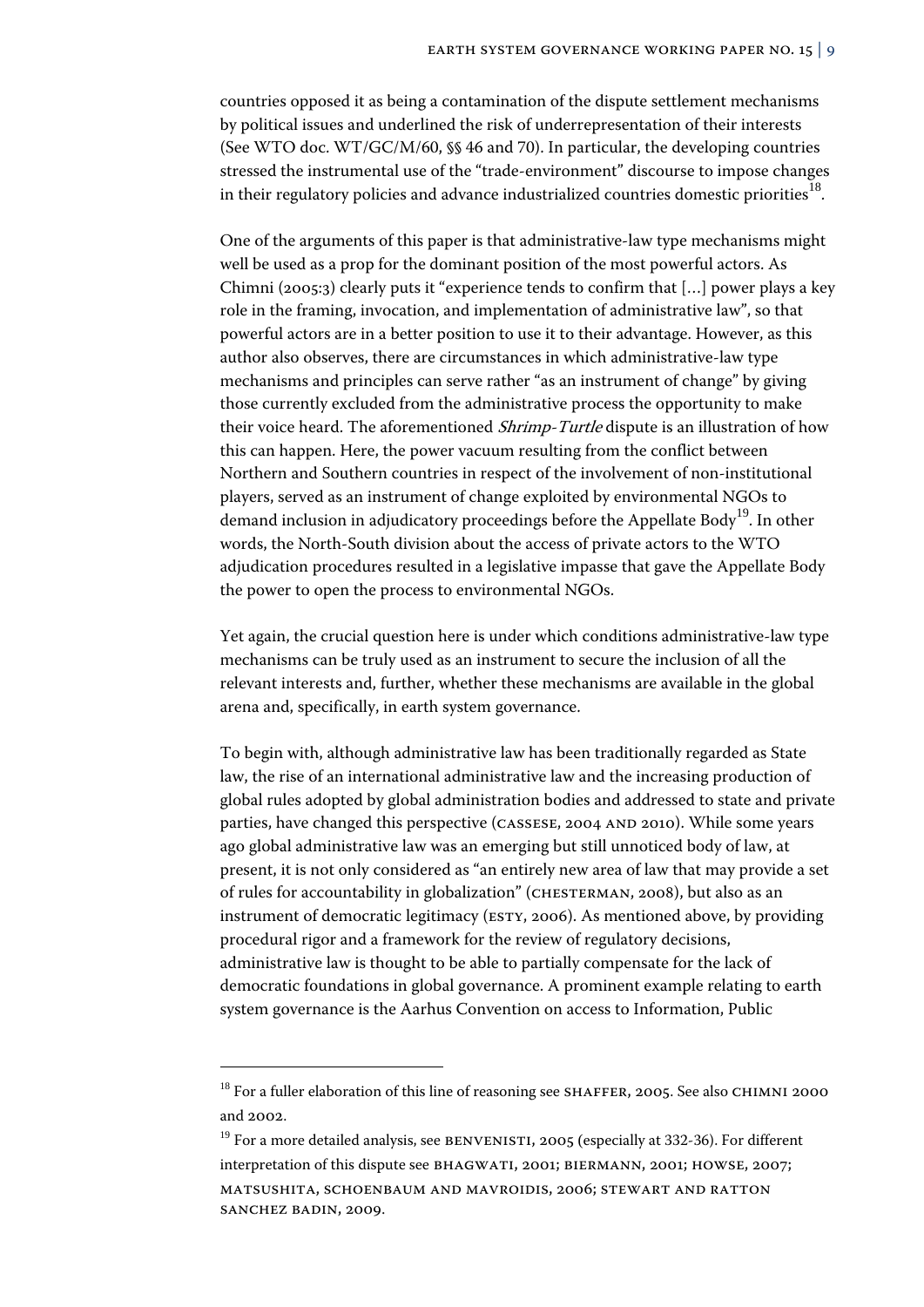Participation in Decision Making and Access to Justice in Environmental Matters<sup>20</sup>. Although the Aarhus Convention is a regional, European treaty, it is open for accession to any member State of the United Nations and can be considered in many regards as an element of global administrative law (see DALLE, 2008). Unlike other international treaties, the Convention, in fact, establishes procedural requirements which domestic authorities are forced to implement in their direct relationship with citizens (e.g. the rights to access to information and to participate in decisionmaking<sup>21</sup>) and, in case of non compliance, explicitly recognizes the right of every person to ask for a review by a "Compliance Committee<sup>22</sup>", resembling – in many regards- national administrative courts as they were in their embryonic stage<sup>23</sup>.

The Convention - which is, until now, the only binding effort at implementing principle 10 of the Rio Declaration on Environment and Development (1992) $^{24}$ - is a valid example of how administrative law can be deployed as a democracy-enhancing instrument. Moreover – according to Kofi Annan - although regional in scope, it might serve as a model and incentive for strengthening environmental democracy in other regions of the world<sup>25</sup>. As illustrated by the case of China, which, although not a member of the Convention, after an exchange of experience with the Aarhus Convention Secretariat, adopted on April 2007 the Regulations on Government Disclosure of Information. These Regulations, which took effect on 1 May 2008, at the same time as other measures adopted by the State Environmental Protection Administration on Open Environmental Information, marked as Horsley (2007:1) asserts "a turning point away from the deeply ingrained culture of government secrecy".

 $\overline{a}$ 

<sup>21</sup> See Art. 4 (Access to environmental information); Art. 6 (public participation in decisions on specific activities); Art. 7 (public participation concerning plans, programmes and policies relating to the environment); and Art. 8 (public participation during the preparation of executive regulations and/or generally applicable legally binding normative instruments.  $22$  As occurred in the case of Kazakhstan. See, Decision II/5a "Compliance by Kazakhstan with its obligations under the Aarhus Convention", 13 June 2005. ECE/MP.PP/2005/2/Add.7. <sup>23</sup> As CASSESE (2010), points out with reference to the Conseil d'État (the French supreme

administrative court) in the first century after its foundation, when despite exercising judicial review it was not recognized as a judicial body.

 $24$  According to this principle "environmental issues are best handled with participation of all concerned citizens, at the relevant level. At the national level, each individual shall have appropriate access to information concerning the environment that is held by public authority, including information on hazardous materials and activities in their communities, and the opportunity to participate in decision-making processes. States shall facilitate and encourage public awareness and participation by making information widely available. Effective access to judicial and administrative proceedings, including redress and remedy, shall be provided". 25 In his foreword to the Implementation Guide to the Aarhus Convention, 2000 (at v) Kofi Annan states: "the significance of the Aarhus Convention is global (...) it will open to accession by non-ECE countries, giving it the potential to serve as a global framework for strengthening citizens' environmental rights".

<sup>&</sup>lt;sup>20</sup> Adopted on 25th June, 1998 in Aarhus (Denmark) and entered into force on 30 October 2001.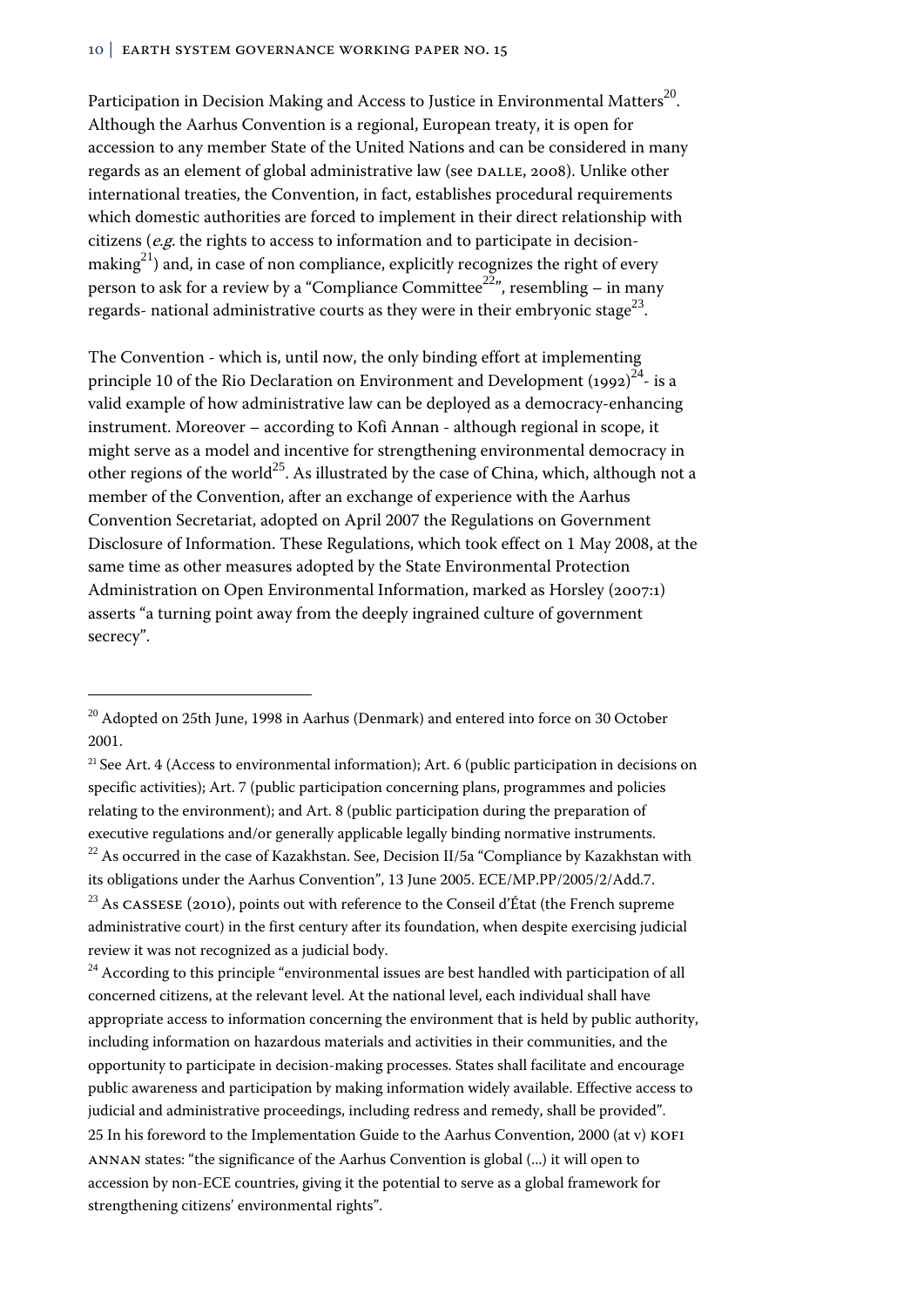# 4. Implementing administrative-law type mechanisms in earth system governance. Challenges and problems

The main argument of this paper has been that mechanisms of administrative law, which in domestic settings *favor* openness and transparency and promote greater participation, could enhance the inclusiveness and democratic quality of earth system governance. The basic idea behind this argument is close to Habermas's procedural concept of democracy and, particularly, to the idea that "democratic procedure (…) grounds the presumption that reasonable or fair results are obtained insofar as the flow of relevant information and its proper handling have not been obstructed $^{n26}$ . Insofar as administrative mechanisms ensure that global administration bodies meet adequate standards of transparency, participation and reasoned decision, they can be deemed an instrument of procedural democracy<sup>27</sup>.

Versions of procedural rights, which have been used in domestic contexts to legitimate and control public power, are increasingly granted in earth system governance, as a few examples illustrate. The right to access information, for instance, is granted, among other treaties, by the Aarhus Convention<sup>28</sup>, the Code of Conduct for Responsible Fisheries<sup>29</sup>, and the Cartagena Protocol on Biosafety<sup>30</sup>; the right to participate in adjudicatory and rule-making procedures is provided by the Dispute Settlement Understanding of WTO (e.g. in *Shrimp-Turtle* case)<sup>31</sup>, the Programme for

<sup>26</sup> Habermas, 1992 (trans. by Rehg, 1996: 291).

<sup>&</sup>lt;sup>27</sup> See DINGWERTH, 2007 (noting that discursive quality is one dimension of democratic legitimacy beyond the State).

 $28$  See art. 4-5 of the Convention, supra note 31, which provide access to environmental information and collection and dissemination of environmental information.

 $29$  See art. 7.1 of the Code of Conduct for Responsible Fisheries, elaborated by the FAO Committee on Fisheries and unanimously adopted by the FAO Conference on 31 October 1995. Art. 7.1 establishes that "representatives from relevant organizations, both governmental and non-governmental, concerned with fisheries should be afforded the opportunity to take part in meetings of sub-regional or regional fisheries management organizations (…) and should be given timely access to the records and reports of such meetings, subject to the procedural rules on access to them".

<sup>&</sup>lt;sup>30</sup> The Cartagena Protocol on Biosafety was adopted on 29 January 2000 by the Conference of Parties to the Convention on Biological Diversity as a supplementary agreement to the Convention and entered into force on 11 September 2003. According to Art. 23.1. lett. b): "the Parties shall (…) endeavor to ensure that awareness and education encompass access to information on living modified organism identified in accordance with this Protocol that may be imported".

 $31$  See *supra*, note 16. See also art. 10 (2) and 17 (4) of the Dispute Settlement Understanding (See Annex 2 to the WTO Agreement) and § 27 (Oral Hearing) of Working Procedures for Appellate Review, WT/AB/WP/5, adopted 4 January 2005.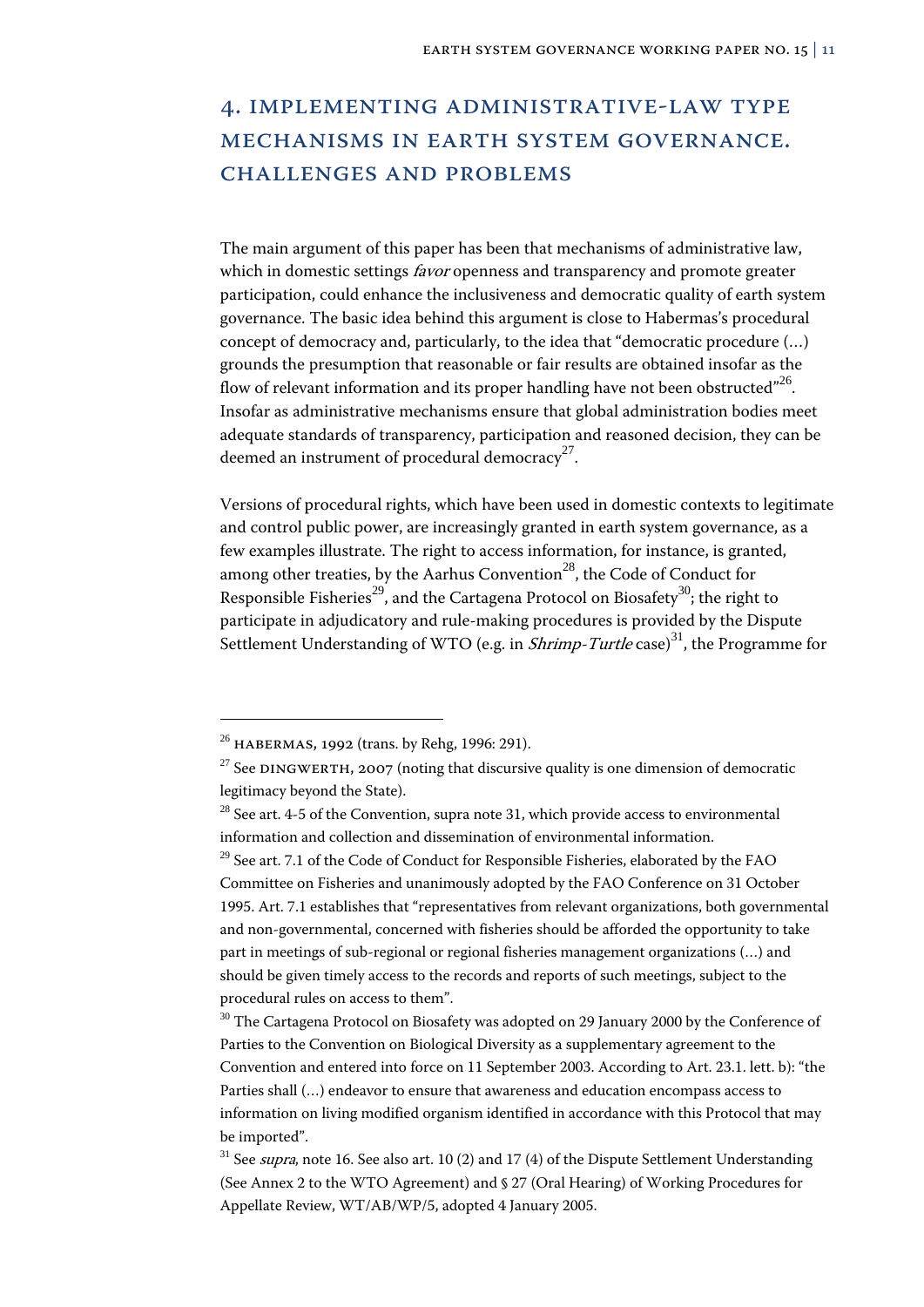Endorsement in Forest Certification<sup>32</sup>, and the Codex Alimentarius Commission<sup>33</sup>; the rights to reasons and judicial review are provided by the Aarhus Convention and the Subsidiary Body on Dispute Settlement of the Commission on Phytosanitary Measures of the International Plant Protection Convention<sup>34</sup>.

The deployment in the earth system governance of such administrative mechanisms, however, though grounded by analogy with domestic settings, goes beyond typical patterns of national administrative law, which leads us to question whether a comparison with domestic archetypes is always possible.

Unlike domestic legal orders, where these procedural rights, as Cassese (2006:55) argues, are "just one element of a larger body of law" requiring transparency and compliance with due process provisions, at the global level, they are more or less structured, defined and enforceable depending on the sector or area. This is due to the elementary stage of global proceduralism and to the particular characteristics of the global legal order, which adapts to the functions to be performed, on a sector by sector basis.

To begin with global proceduralism, it has been observed that the two legitimating principles of administrative law systems in the Western, liberal model of the State – where "modern" administrative law was founded in the  $19<sup>th</sup>$  century - are democracy and the rule of law. Despite allegedly not being fully developed in the global legal system, both these principles have started their "long march" towards global governance, where, even if in a soft version, rule of law values and principles are increasingly utilized (Harlow, 2006: 209ff.). Due process principles generated by the rule of law have been applied, for example, by the WTO Appellate Body in the

j

 $32$  See art. 3.4.1. of the Rules for Standard Setting of the Programme for the Endorsement of Forest Certification (PEFC), adopted by the General Assembly of the PEFC on 22 November 2002 and amended on 24 October 2004, on 28 October 2005 and on 27 October 2006. The article provides that: "the process of development of certification criteria shall be initiated by national forest owners' organizations or national forest sector organizations having the support of the major forest owners' organization in that country. All relevant interested parties will be invited to participate in this process. Their views will be documented and considered in an open and transparent way".

 $33$  See Part 3 of the Procedure for the elaboration of Codex standards and related texts, steps (3) and (4) which respectively provide that "the proposed draft standard is sent to Members of the Commission and interested international organizations for comment on all aspects" and that "the comments received are sent by the Secretariat to the subsidiary body or another body concerned which has the power to consider such comments and to amend the proposed draft standard".

<sup>&</sup>lt;sup>34</sup> Art. 6.9 of the Arhus Convention provides that "Each Party shall make accessible to the public the text of the decision along with the reasons and consideration on which the decision is based"; while, art. XIII of the International Plant Protection Convention, establishes a specific dispute settlement mechanism, which- although not resulting in legally binding solutionsprovides "the basis for renewed consideration by the contracting parties concerned of the matter out of which the disagreement arose".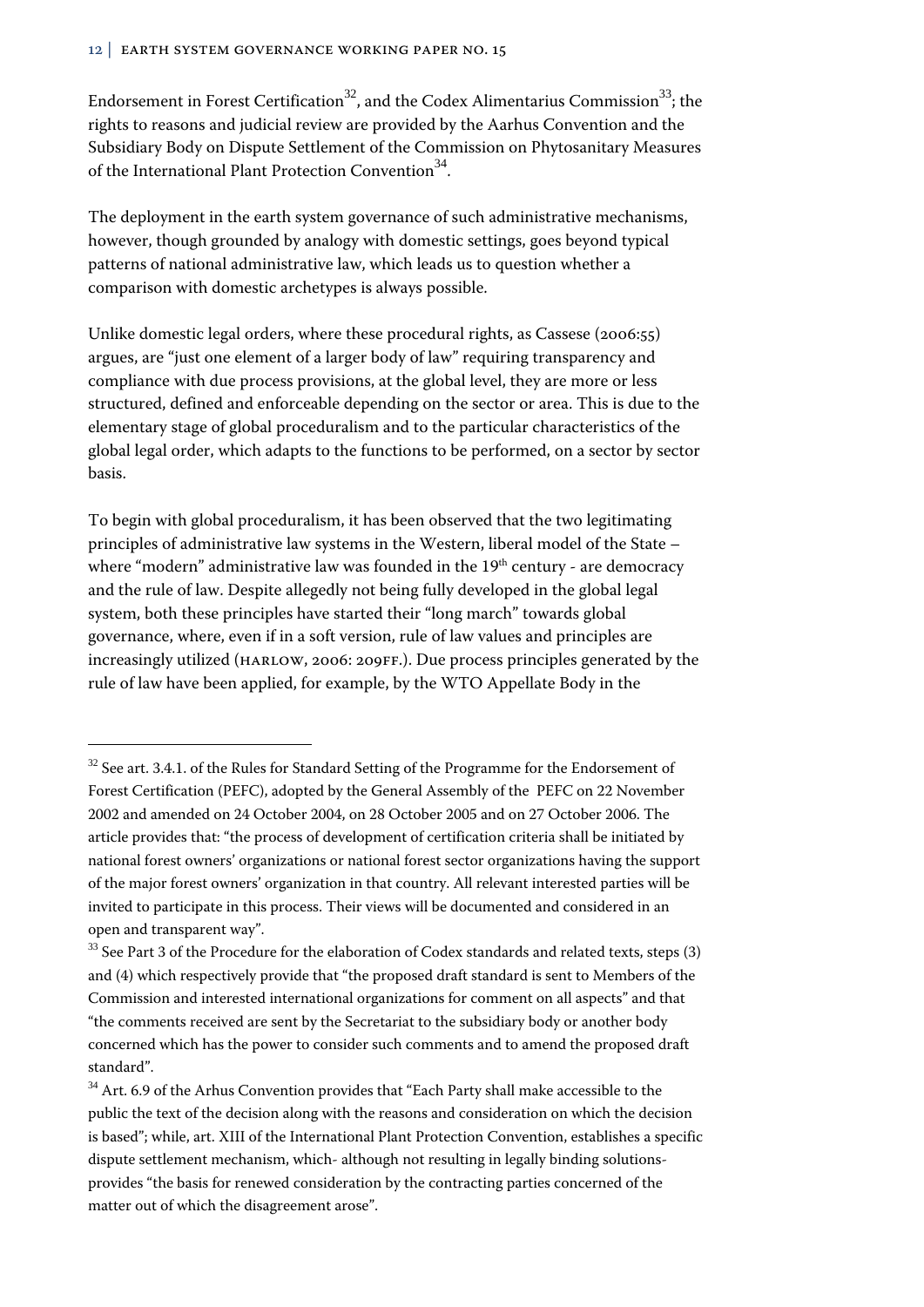*Shrimp-Turtle* case<sup>35</sup>. As noted above, in the course of this dispute - and in the subsequent *Asbestos* case<sup>36</sup> – the world trade "judges" also decided to open up the process to all the interested parties, thus giving rise to unprecedented discussions on participation in WTO adjudicatory proceedings $37$ . On the one hand, if the legal approach of the Appellate Body indicates that "excluding voices affected by one's decision and not hearing arguments by them [run] counter not only to the ethic of open and public process but to the very principles of natural justice"(WEILER, 2000:12), on the other hand, it also highlights that the way in which these principles are implemented is far from being universally accepted.

From this standpoint, the elementary stage of global proceduralism, instead of being a hurdle for the full development of global administrative law, could be an advantage, to the extent that legal pluralism and cultural diversity will be taken into account when it comes to determining how administrative law mechanisms can be shaped and implemented $38$ .

Put another way, to make global administrative law work for all, procedures and norms on which administrative law is built at the global level should be framed contemplating that they are not neutral and it depends on how they are structured if "some people in some countries will benefit, while others will face deepening deprivation" (Marks, 2005). Here again, the example of the Codex Alimentarius Commission can be particularly illustrative. Although the Codex grants all the interested parties to have their view considered before a decision is taken - by providing, as already mentioned, some sort of public consultations - its standardsetting procedures have so far been dominated by transnational corporations. The weak influence of the third world has been ascribed not only to the difficulties in meeting the expenses of participation - partly surmounted through a Codex Trust Fund<sup>39</sup> - but also to the absence of expertise and the inability of developing countries' national structures to increase their administrative capacity and support the work of their representatives within the  $\text{Codex}^{40}$ .

This would point to the need for thinking about the mechanics of the procedures of participation in global administration, which are far from being neutral.

-

 $40$  For fuller expression of this view see CHIMNI, 2005: 14 FF. See also KRISCH AND

<sup>35</sup> WT/DS58/AB/R para. 180 ff.

<sup>&</sup>lt;sup>36</sup> See the Report of Appellate Body, *European Commission- Measures Affecting Asbestos and* Products Containing Asbestos (Asbestos), WT/DS135/AB/R, adopted 12 March 2001.

 $37$  For an early comment see MAVROIDIS, 2001.

<sup>&</sup>lt;sup>38</sup> This has been elaborated further in SPAGNUOLO, 2011.

 $39$  The Codex Trust Fund was launched on 14 February 2003, for detailed information see http://www.who.int/foodsafety/codex/trustfund/en/ (last visited March 3, 2009).

kingsbury 2006, especially at 260 ff. (observing that, in contrast with the Codex Alimentarius Commission, in the process leading up to the Cartagena Protocol on Biosafety, developing countries and environmental NGOs have played a strong role, resulting in the rules and implementing mechanisms) and SPAGNUOLO (forthcoming).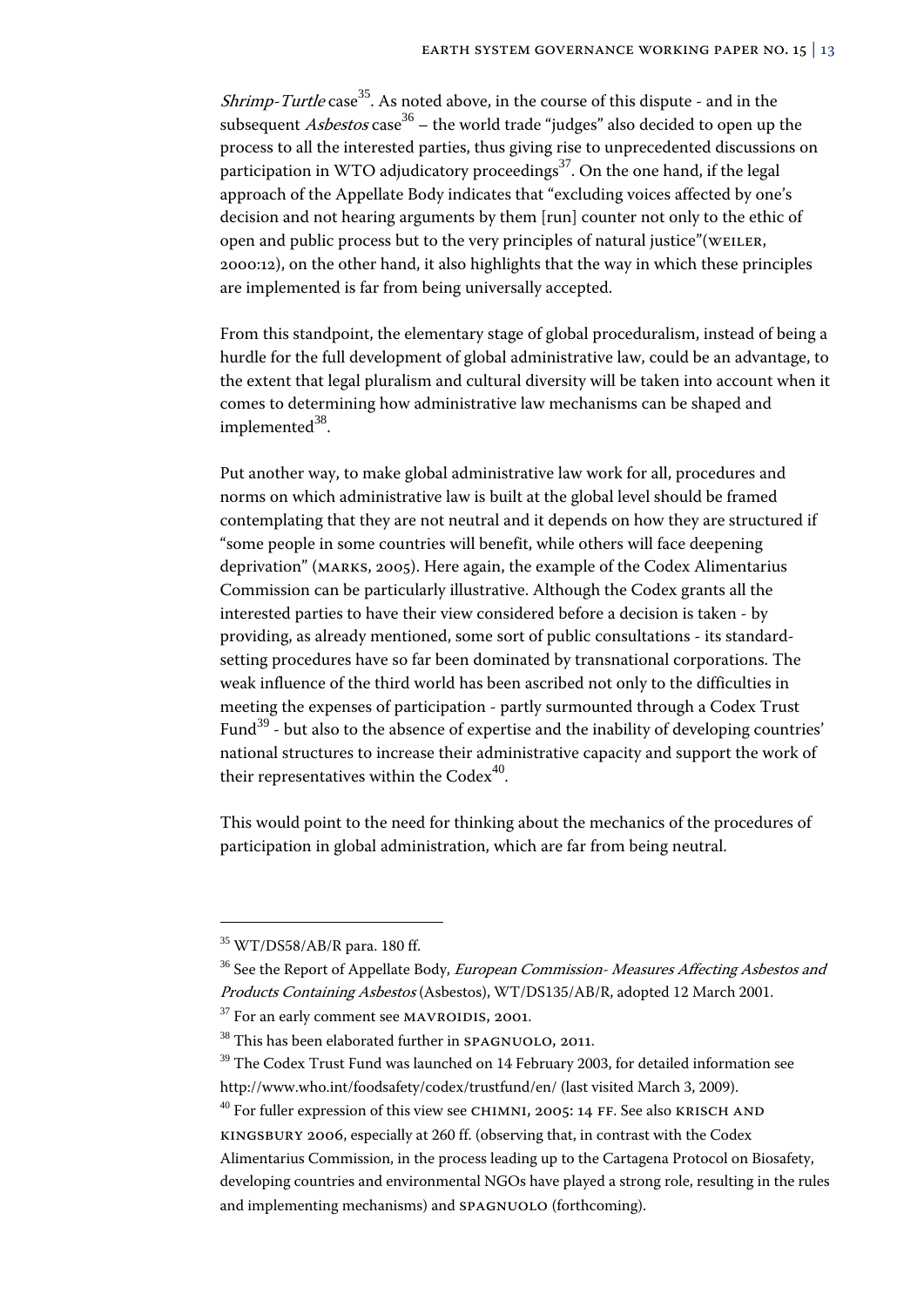#### 14 | EARTH System governance working paper No. 15

To overcome this problem – understood, dating back to Gramsci, as an hegemonic project put in place by the most powerful actors $41$  - administrative-law type mechanisms should be shaped by drawing some cross-cultural, universal concepts from domestic administrative law<sup>42</sup>, but also by building new approaches based on a "lively dialectic between consent and dissent, hegemonic and counter-hegemonic forces, mainstream and critical approaches" (MATTEI, 2003: 389).

According to this argument, a principal challenge of earth system governance will consist, therefore, in developing generally accepted mechanisms which enable all interested parties to effectively control how decisions are taken and affected parties to become - directly or through appropriate procedures at the domestic level - coauthors of the decisions<sup>43</sup>. Additionally, to achieve these goals, the technical, organizational and financial capacity of administrative bodies in developing countries should be increased in any area and sector of earth system governance. It is only by granting financial support and enhancing administrative capacity building that developing countries might have an opportunity to be effectively involved in earth system governance.

This is linked to the problem of the overall architecture of earth system governance, a major policy concern that this paper has chosen to leave out of the account, but that needs to be addressed in future research $44$ . It may, in fact, not be possible to grant the practical effectiveness of administrative-law type mechanisms without ensuring that they will be fairly implemented by the single institutions of global governance.

# 5. Some concluding remarks

The core conclusion is that administrative-law type mechanisms, which force global decision-makers and regulators to publicly justify their choices and subject their decisions to review, can be deployed to enhance the democratic quality of earth system governance only to the extent that they are implemented by all the relevant actors. Insofar as such mechanisms are perceived as a legal instrument of hegemony to reproduce the dominant position of industrialized countries, they are unlikely to serve "as instruments of change".

This paper has tried to show, in effect, that even when the opportunity to be involved in global proceedings is theoretically granted to all the interested parties (as in the case

j

 $41$  Gramsci's notion of hegemony refers to a process of moral and intellectual leadership through which a dominant group is able to link its interests to those of the subordinate groups, pursuing an order that reproduces its dominant position. See Gramsci, 1971.

 $42$  E.g., the right to access to information, which is granted, even though with different degrees of effectiveness, in many different systems of law. For an overview of government information laws, see BANISAR, 2006.

 $43$  For example, by providing, on the model of the Aarhus Convention, that the persons affected by a decision have a right to participate in national decision-making (art. 6).

<sup>&</sup>lt;sup>44</sup> See in more detail BIERMANN ET AL. 2009.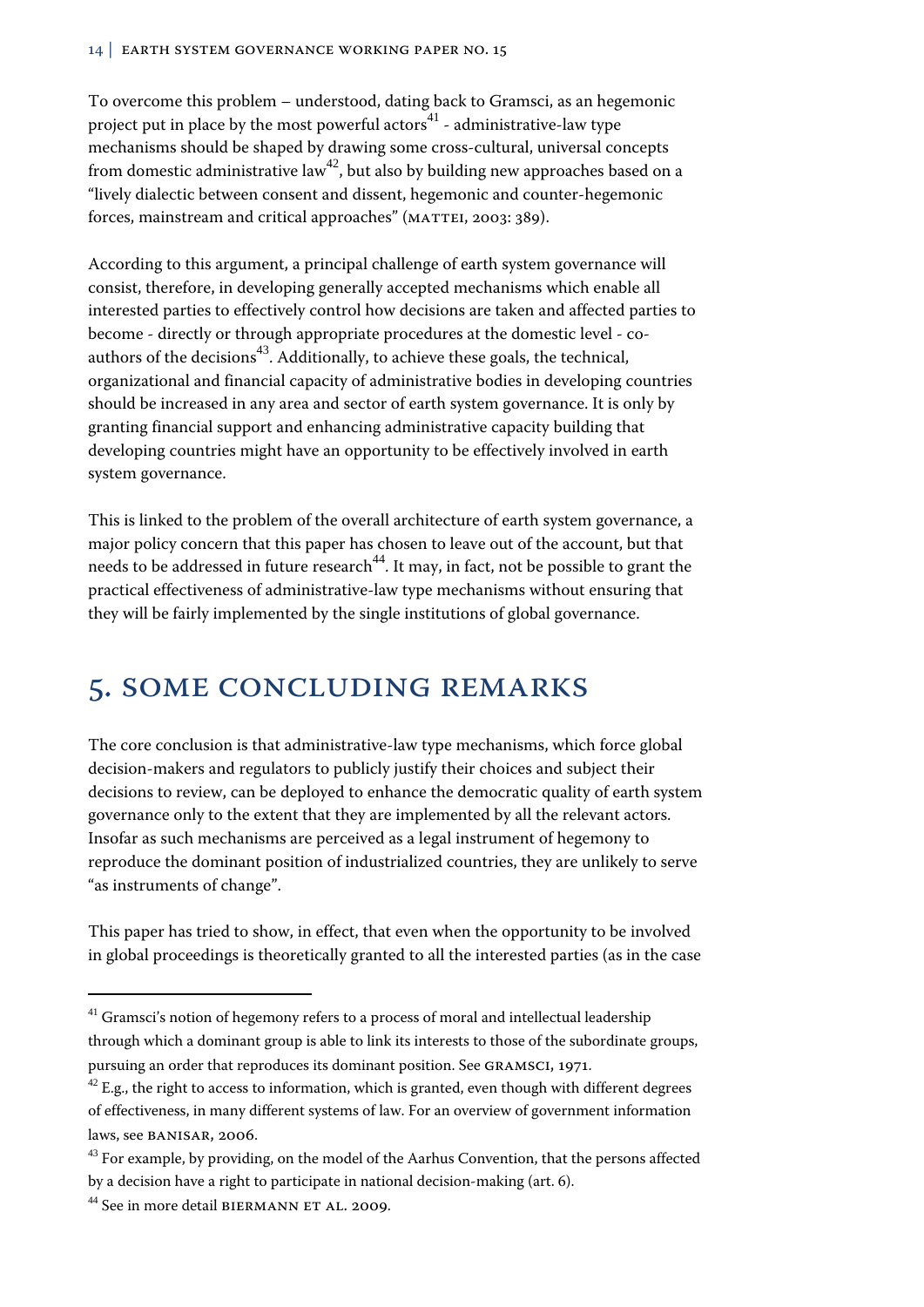of the Codex Alimentarius Commission), in practice, the lack of financial and technical capacities can frustrate developing countries and marginalized groups' legitimate expectations to effectively participate in decision-making and deliberations. From this perspective, the deployment of procedural guarantees by the agents of earth system governance may, at best, turn into an "empty ritual"<sup>45</sup>.

It is only by granting all the actors of earth system governance the opportunity to effectively participate in - and influence- decisions that affect their actions, that administrative law can be used to produce reasonable and fair results, thus enhancing the democratic quality of earth system governance and its capacity to produce desirable outcomes.

<sup>&</sup>lt;sup>45</sup> SCHARPF, 1996.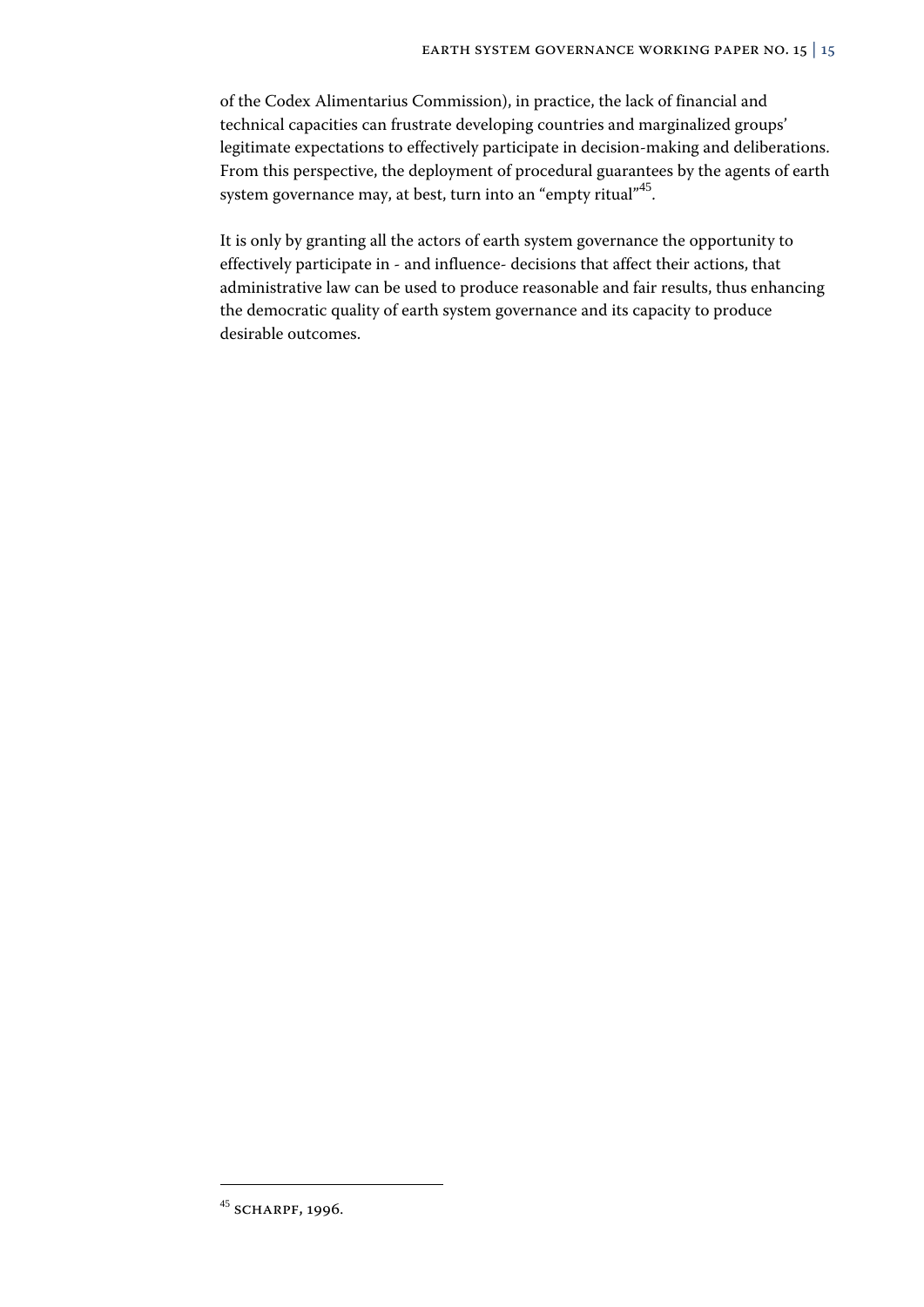### **REFERENCES**

ANNAN, KOFI, A. 2000. Foreword. In The Aarhus Convention. An Implementation Guide, prepared by S. Stec, S. and S. Casey- Lefkowitz, in collaboration with J. Jendroska: v. New York and Geneva: UN Publications.

BANISAR, DAVID. 2006. Freedom of Information Around the World 2006. A Global Survey of Access to Government Information Laws. (online at http://www.privacyinternational.org/foi/foisurvey2 006.pdf - last visited 17 September 2011).

Benvenisti, Eyal. 2005. The interplay between actors as a determinant of the evolution of administrative law in international institutions. Law & Contemporary Problems. 68 (3 & 4): 319-340.

Bhagwati, Jagdish, 2001. After Seattle: Free Trade and the WTO. In: R. B. Porter et al. (ed. by), Efficiency, Equity and Legitimacy in the Multilateral Trading System at the Millennium, Brookings Institution Press, Washington, D.C.: 60- 61.

Biermann, Frank. 2001. The Rising Tide of Green Unilateralism in World Trade Law. Options for Reconciling the Emerging North-South Conflict. Journal of World Trade. 35 (3): 421-448.

Biermann, Frank. 2006. Earth System Governance. The Challenge for Social Science. Global Governance Working Paper. No. 19. Amsterdam et al. The Global Government Project.

BIERMANN, FRANK ET AL. 2009. Earth System Governance: People, Places and the Planet. Science and Implementation Plan of the Earth System Governance Project, ESG Report 1, Bonn, IHDP: The Earth System Governance Project.

Biermann, Frank and aarti, Gupta, 2011. Accountability and legitimacy in Earth System Governance: A research framework, in Ecological Economics, 70 (11): 1856-1864.

Cassese, Sabino. 2004. Shrimps, Turtles and Procedure: Global Standards for National Administrations. IILJ Working Paper 2004/4, Global Administrative Law Series.

Cassese, Sabino. 2006. A Global Due Process of Law? Paper presented at New York University, Hauser Colloquium on Globalizations and its discontents, September 13, 2006.

Cassese Sabino. 2010. Is There a Global Administrative Law? In: A.Von Bogdandy et al., (ed. by) The Exercise of Public Authority by International Institutions. Advancing International Institutional Law, Springer, Heidelberg: 761-776.

Chesterman, Simon. 2008. Globalization Rules: Accountability, Power, and the Prospects for Global Administrative Law. Global Governance. 14 (1): 39-52.

Chimni, Bhupinder S. 2000. WTO and environment: shrimp-turtle and EC-hormone cases. Economic and Political Weekly. 35, 1752- 1761.

Chimni, Bhupinder S. 2002. WTO and environment: legitimization of unilateral trade sanctions. Economic and Political Weekly. 37, 133-140.

Chimni, Bhupinder S. 2005. Cooption and Resistance: Two Faces of Global Administrative Law. IILJ Working Paper 2005/16, Global Administrative Law Series.

Clark, William J.- Paul J. Crutzen- Hans J. SCHELLNUBER. 2005. Science for Global Sustainability. Toward a New Paradigm. CID Working Paper No. 120, Science, Environment and Development Group.

DAHL, ROBERT A. 1994. A Democratic Dilemma: System Effectiveness versus Citizen Participation. Political Science Quartely, 109 (1): 23-34.

Dalle, Benjamin. 2008. Instruments of a Universal Toolbox or Gadgets of Domestic Administration? Rivista trimestrale di Diritto Pubblico. 1: 1- 40.

Dingwerth, Klaus. 2007. The New Transnationalism. Transnational Governance and Democratic Legitimacy. Basingstoke: Palgrave Macmillan.

Dua, André and Esty, Daniel C. 1997. Sustaining the Asia Pacific Miracle: Environmental Protection and Economic integration. Washington: Peterson Institute for International Economics.

Esty, Daniel C. 2006. Good Governance at the Supranational Scale: Globalizing Administrative Law. Yale Law Journal, 115 (7): 1490- 1563.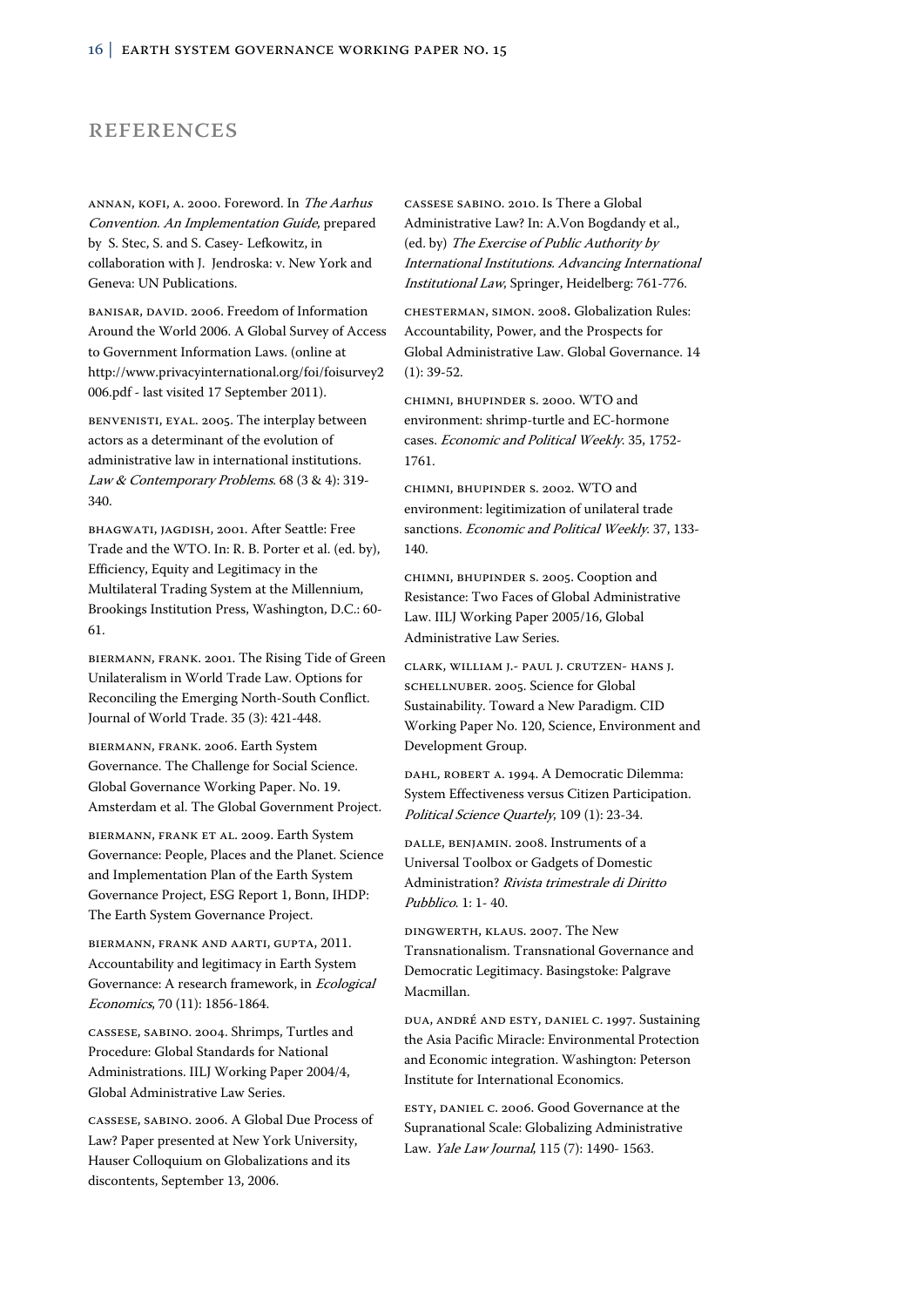Gramsci, Antonio. 1971. Selections from the Prison Notebooks. (Hoare, Quintin and Nowell Smith Geoffrey, transl.). New York: International Publishers.

Haas, Peter. 1992. Epistemic Communities and International Policy Coordination. International Organization, Vol. 46. No1. Winter. MIT Press, 1992: 1-35.

Habermas, Jürgen. 1992. Between Facts and Norms: Contribution to a Discourse Theory of Law and Democracy (trans. by Rehg, William). Cambridge: MIT Press.

Harlow, Carol. 2006. Global Administrative Law: The Quest for Principles and Values. European Journal of International Law, 17 (1): 187- 214.

Held, David and Koenig Archibugi, Mathias, (ED.). 2005. Taming Globalization. Frontiers of Governance, Polity Press London, 2003.

Horsley, Jamie P. 2007. China Adopts First Nationwide Open Government Information Regulations. Freedominfo.org, posted May 9, 2007 at

http://www.freedominfo.org/features/20070509.ht m.

Howse, Robert. 2007. The WTO System: Law, Politics & Legitimacy, Cameron May Ltd., London.

Keohane, Robert O. 2003. Global Governance and democratic accountability. In Taming Globalization: frontiers of governance, edited by D. Held and M. Koenig-Archibugi, 130-159. London: Polity Press.

Keohane, Robert O. 2006. Accountability in World Politics. Scandinavian Political Studies. 29 (2): 75- 87.

Kingsbury, Benedict- Krisch, Nico- Stewart, Richard S. 2005. The Emergence of Global Administrative Law. Law & Contemporary Problems. 68 (3 & 4): 15-61.

Krisch, Nico and Kingsbury, Benedict. 2006. Introduction: Global Governance and Global Administrative Law in the International Legal Order. European Journal of International Law. 17 (1): 1-13.

Kuvolesi, Kati. 2007. The Private Sector and the Implementation of the Kyoto Protocol: Experiences, Challenges and Prospects. Review of European Community & International Environmental Law, Vol. 16 (2), 2007: 145-157.

Marks, Susan. 2006. Naming Global Administrative Law. New York University Journal of International Law and Politics. 37 (4): 995-1001.

Matsushita, Mitsuo, Schoenbaum, Thomas J., Mavroidis, Petros C. 2006. The World Trade Organization, Law, Practice, and Policy, Oxford University Press, Oxford, 2006.

Mattei, Ugo. 2003. A Theory of Imperial Law. A Study on U.S. Hegemony and the Latin Resistance. Indiana Journal of Global Legal Studies. 10 (1): 383-488.

Mavroidis, Petros C. 2001. Amicus Curiae Briefs Before the WTO: Much Ado About Nothing. Jean Monnet Working Paper 2/01.

Nye, Joseph S., jr. 2001. Globalization's Democratic Deficit: How to Make International Institutions More Accountable. Foreign Affairs. 80 (4): 2-6.

Raustiala, Kal and Bridgeman, Natalie. 2007. Non-state actor in the global climate regime. UCLA School of Law Research Paper. 07/29.

Rittberger, Volker et al. 2008. Inclusive Institutions for Governance in the Global Political Economy. In: V. Rittberger and M. Nettsheim, Authority in the Global Political Economy, Palgrave MacMillan, Basingstoke: 13-54.

Rosman, Lewis. 1993. Public Participation in International Pesticide Regulation: When the CODEX Commission Decides Who Will Listen?. Virginia Environmental Law Journal. 12(2): 329- 365.

Scharpf, Fritz, W. 1996. Economic Integration, Democracy and the Welfare State. Plenary Lecture, 8<sup>th</sup> International Conference on Social Economics, University of Geneva, July 13, 1996.

Schellnhuber, Hans J. 1999. "Earth System" Analysis and the Second Copernican Revolution. Nature. 402 (2): 19-23.

Shaffer, Gregory. 2005. The Under-Examined Trade-Environment Linkage: Domestic Politics and WTO Dispute. Paper prepared for the Fetschrift for Jagdish Bhagwati, Columbia University, August 5-56, 2005.

SHAPIRO, SIDNEY A. 2002. International Trade Agreement, Regulatory Protection, and Public Accountability. Administrative Law Review. 54 (1): 435-458.

Spagnuolo, Francesca. 2011. Diversity and Pluralism in Earth System Governance: Contemplating the Role for Global Administrative Law. Ecological Economics. 70 (11) 1875-1881.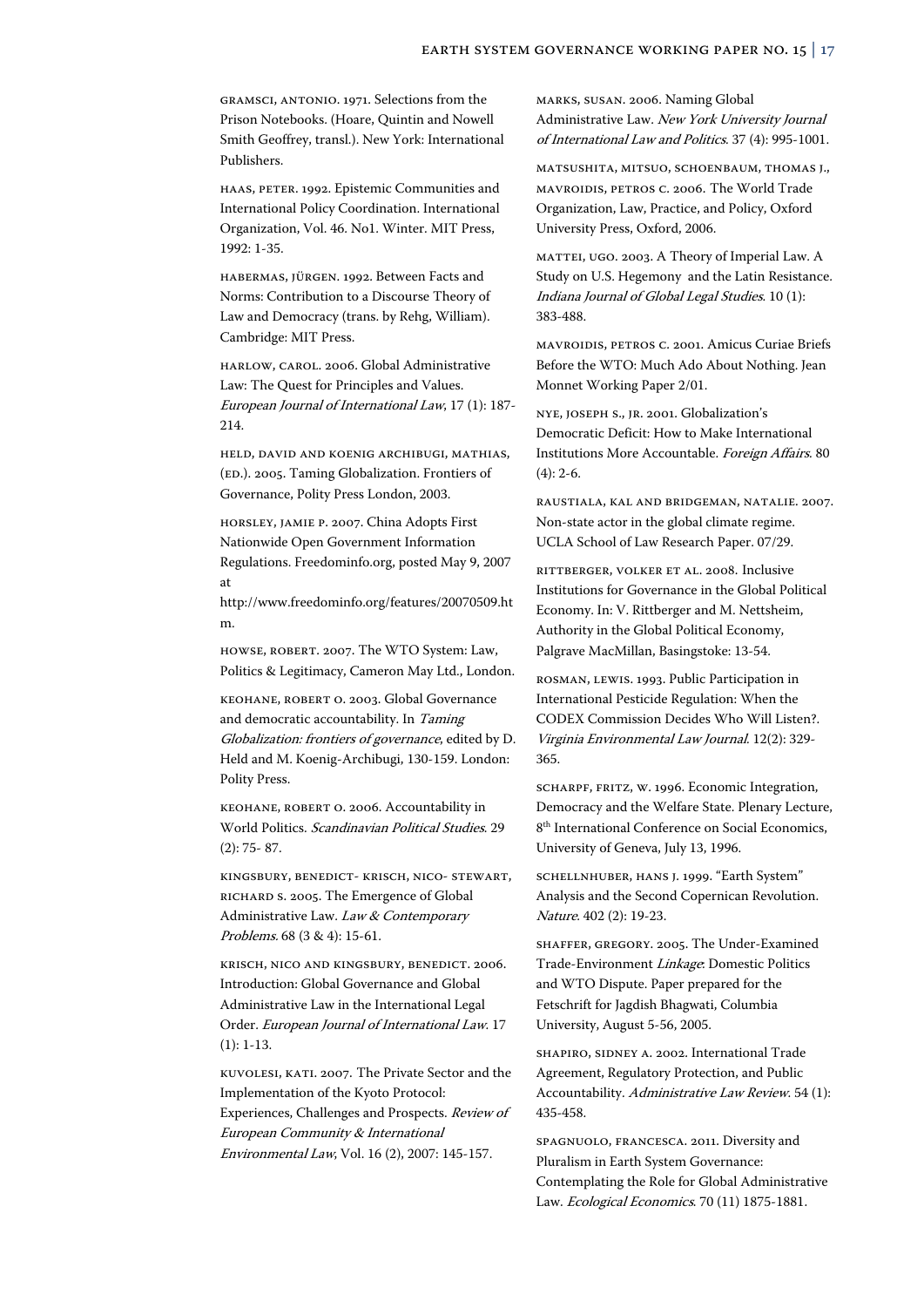Spagnuolo, Francesca. forthcoming. Partecipazione, democrazia e diritto nella governance del Sistema Terra. In: M. P. Chiti, (ed. by), I nuovi principi del diritto amministrativo dell'ambiente, Editoriale Scientifica: Napoli.

STEFFEN, WILL AT AL. 2004. Global Change and the Earth System: a Planet Under Pressure. Berlin-Heidelberg: Springer-Verlag.

STEIN, ERIC. 2001. International Integration and Democracy: No Love at First Sight. American Journal of International Law. 95 (3): 489-534.

Stewart, Richard B., Ratton Sanchez Badin, Michelle, 2009. The World Trade Organization and Global Administrative Law. IILJ Working Paper 2009/7, Global Administrative Law Series.

Weiler, Joseph H. H. 2000. The Rule of Lawyers and the Ethos of Diplomats: Reflections on the Internal and External Legitimacy of WTO Dispute Settlement. Harvard Jean Monnet Working Paper 9/00.